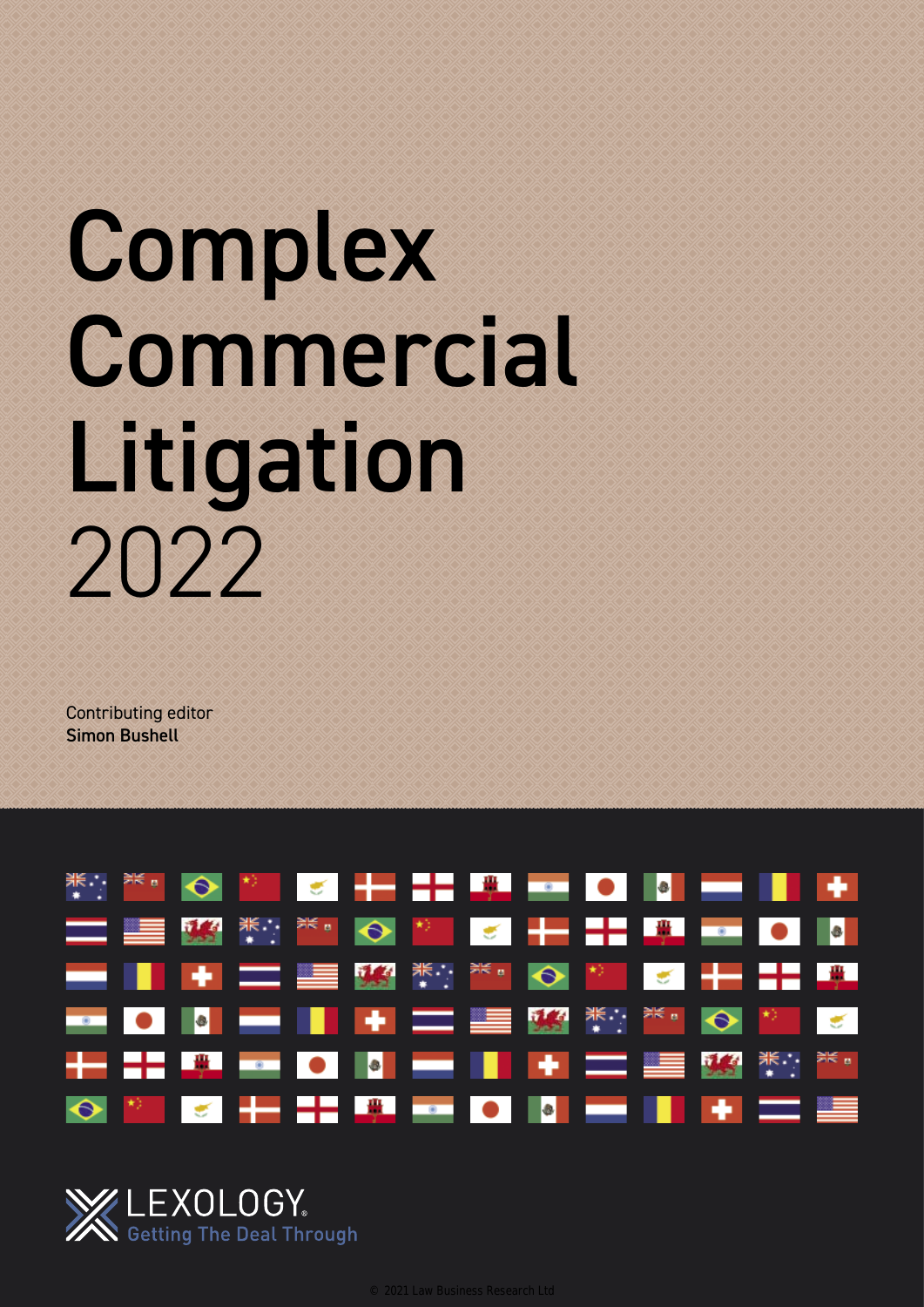#### Publisher

Tom Barnes tom.barnes@lbresearch.com

**Subscriptions** Claire Bagnall claire.bagnall@lbresearch.com

#### Senior business development manager Adam Sargent

adam.sargent@gettingthedealthrough.com

#### Published by

Law Business Research Ltd Meridian House, 34-35 Farringdon Street London, EC4A 4HL, UK

The information provided in this publication is general and may not apply in a specific situation. Legal advice should always be sought before taking any legal action based on the information provided. This information is not intended to create, nor does receipt of it constitute, a lawyer– client relationship. The publishers and authors accept no responsibility for any acts or omissions contained herein. The information provided was verified between July and September 2021. Be advised that this is a developing area.

© Law Business Research Ltd 2021 No photocopying without a CLA licence. First published 2017 Fifth edition ISBN 978-1-83862-637-2

Printed and distributed by Encompass Print Solutions Tel: 0844 2480 112



## **Complex Commercial Litigation** 2022

Contributing editor Simon Bushell Seladore Legal

Lexology Getting The Deal Through is delighted to publish the fifth edition of *Complex Commercial Litigation*, which is available in print and online at www.lexology.com/gtdt.

Lexology Getting The Deal Through provides international expert analysis in key areas of law, practice and regulation for corporate counsel, cross-border legal practitioners, and company directors and officers.

Throughout this edition, and following the unique Lexology Getting The Deal Through format, the same key questions are answered by leading practitioners in each of the jurisdictions featured. Our coverage this year includes new chapters on Brazil, India and the United States.

Lexology Getting The Deal Through titles are published annually in print. Please ensure you are referring to the latest edition or to the online version at www.lexology.com/gtdt.

Every effort has been made to cover all matters of concern to readers. However, specific legal advice should always be sought from experienced local advisers.

Lexology Getting The Deal Through gratefully acknowledges the efforts of all the contributors to this volume, who were chosen for their recognised expertise. We also extend special thanks to the contributing editor, Simon Bushell of Seladore Legal, for his continued assistance with this volume.



London September 2021

Reproduced with permission from Law Business Research Ltd This article was first published in September 2021 For further information please contact editorial@gettingthedealthrough.com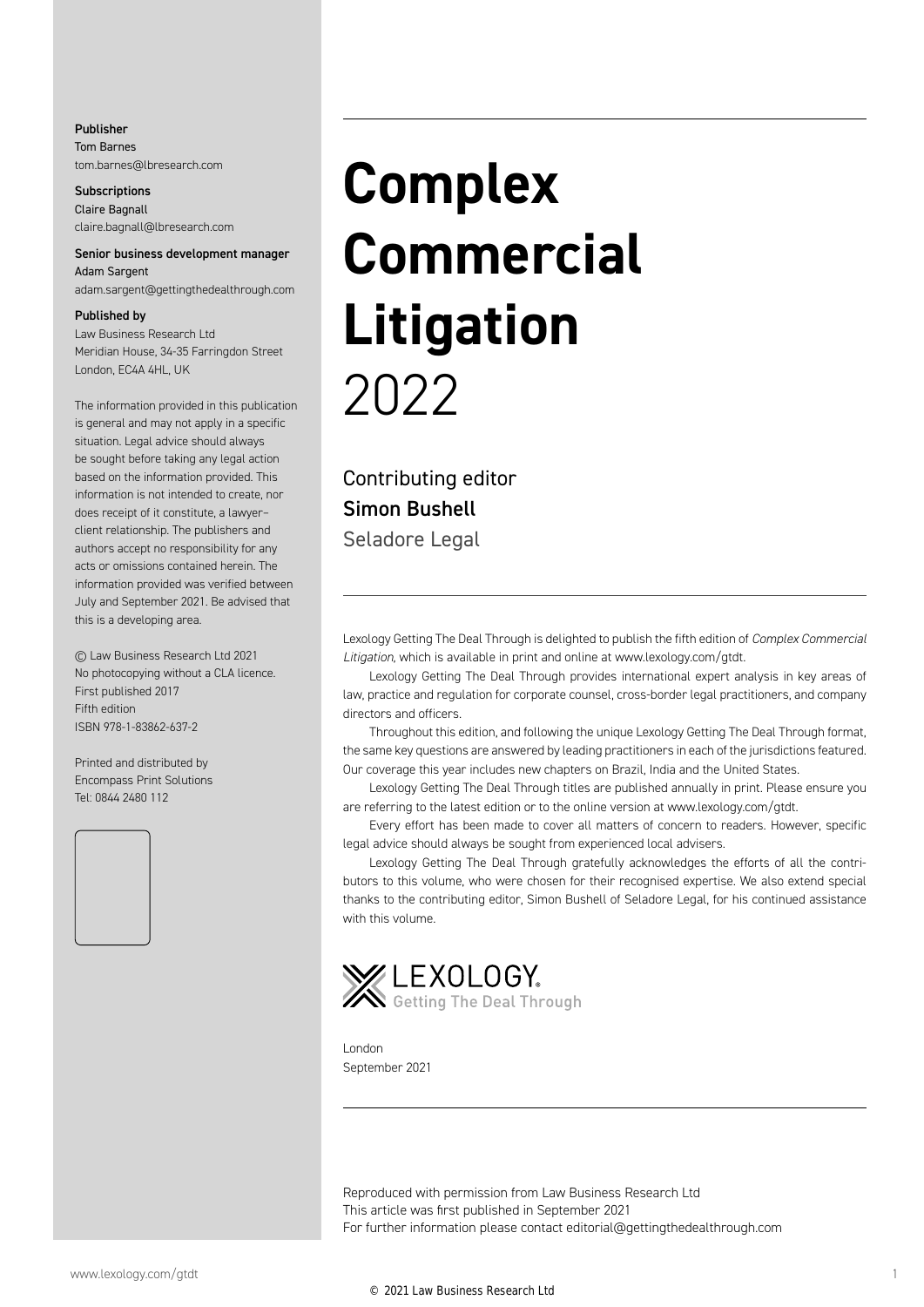### **Contents**

| <b>Introduction</b><br>3                                                                                                                                                                                                        |
|---------------------------------------------------------------------------------------------------------------------------------------------------------------------------------------------------------------------------------|
| Simon Bushell                                                                                                                                                                                                                   |
| Seladore Legal                                                                                                                                                                                                                  |
| <b>Australia</b><br>5                                                                                                                                                                                                           |
| Howard Rapke, Alexandra Tighe, Chris Brodrick and Kim MacKay<br>Holding Redlich                                                                                                                                                 |
| <b>Bermuda</b><br>17                                                                                                                                                                                                            |
| Jennifer Haworth<br><b>MJM Barristers &amp; Attorneys</b>                                                                                                                                                                       |
| 25<br><b>Brazil</b>                                                                                                                                                                                                             |
| Teresa Arruda Alvim, Evaristo Aragão Santos,<br>Maria Lúcia Lins Conceição, Priscila Kei Sato, David Pereira Cardoso,<br>Suelen Mariana Henk and João Ricardo Bortoli de Camargo<br>Arruda Alvim, Aragão, Lins & Sato Advogados |
| <b>China</b><br>34                                                                                                                                                                                                              |
| Zhan Hao, Wang Xuelei and Wan Jia<br>AnJie Law Firm                                                                                                                                                                             |
| 42<br>Cyprus                                                                                                                                                                                                                    |
| <b>Yiannis Karamanolis and Andreas Karamanolis</b><br>Karamanolis & Karamanolis LLC                                                                                                                                             |
| <b>Denmark</b><br>51                                                                                                                                                                                                            |
| Bjarke Fonager Larsen and Mikkel Theilade Thomsen<br>THOMSEN-FONAGER Advokatfirma                                                                                                                                               |
| 60<br><b>England &amp; Wales</b>                                                                                                                                                                                                |
| Simon Bushell and Gareth Keillor Seladore Legal                                                                                                                                                                                 |
| Daniel Spendlove Signature Litigation                                                                                                                                                                                           |
| Gibraltar<br>72                                                                                                                                                                                                                 |
| <b>Elliott Phillips</b>                                                                                                                                                                                                         |

Signature Litigation

| India                                                                                                    | 81  |
|----------------------------------------------------------------------------------------------------------|-----|
| Namita Chadha, Sakshi Arora, Shantanu Bhardwaj<br>and Rupali Srivastava<br>Chadha & Co                   |     |
| Japan                                                                                                    | 89  |
| Tomoki Yanagisawa, Kazuhide Ueno, Akihiro Goda<br>and Kirara Sawanaka<br><b>TMI Associates</b>           |     |
| <b>Mexico</b>                                                                                            | 96  |
| Alejandro Luna, Armando Arenas and Eduardo Arana Ramirez<br><b>OLIVARES</b>                              |     |
| <b>Netherlands</b>                                                                                       | 105 |
| Guillaume Creijghton, Jessica de Rooij and Ellen Soerjatin<br>Evers Soerjatin NV                         |     |
| Romania                                                                                                  | 115 |
| Gelu Maravela and Ioana Ivascu<br><b>MPR Partners</b>                                                    |     |
| <b>Switzerland</b>                                                                                       | 123 |
| Martin Molina and Christoph Bauer<br>Kellerhals Carrard                                                  |     |
| <b>Thailand</b>                                                                                          | 132 |
| Olaf Duensing, Jerrold Kippen, Weeraya Kippen<br>and Tippaya Moonmanee<br>Duensing Kippen                |     |
| <b>United States</b>                                                                                     | 140 |
| Chris Duffy, Marisa Secco Giles, Quentin Smith, James Leader<br>and Page Robinson<br>Vinson & Elkins LLP |     |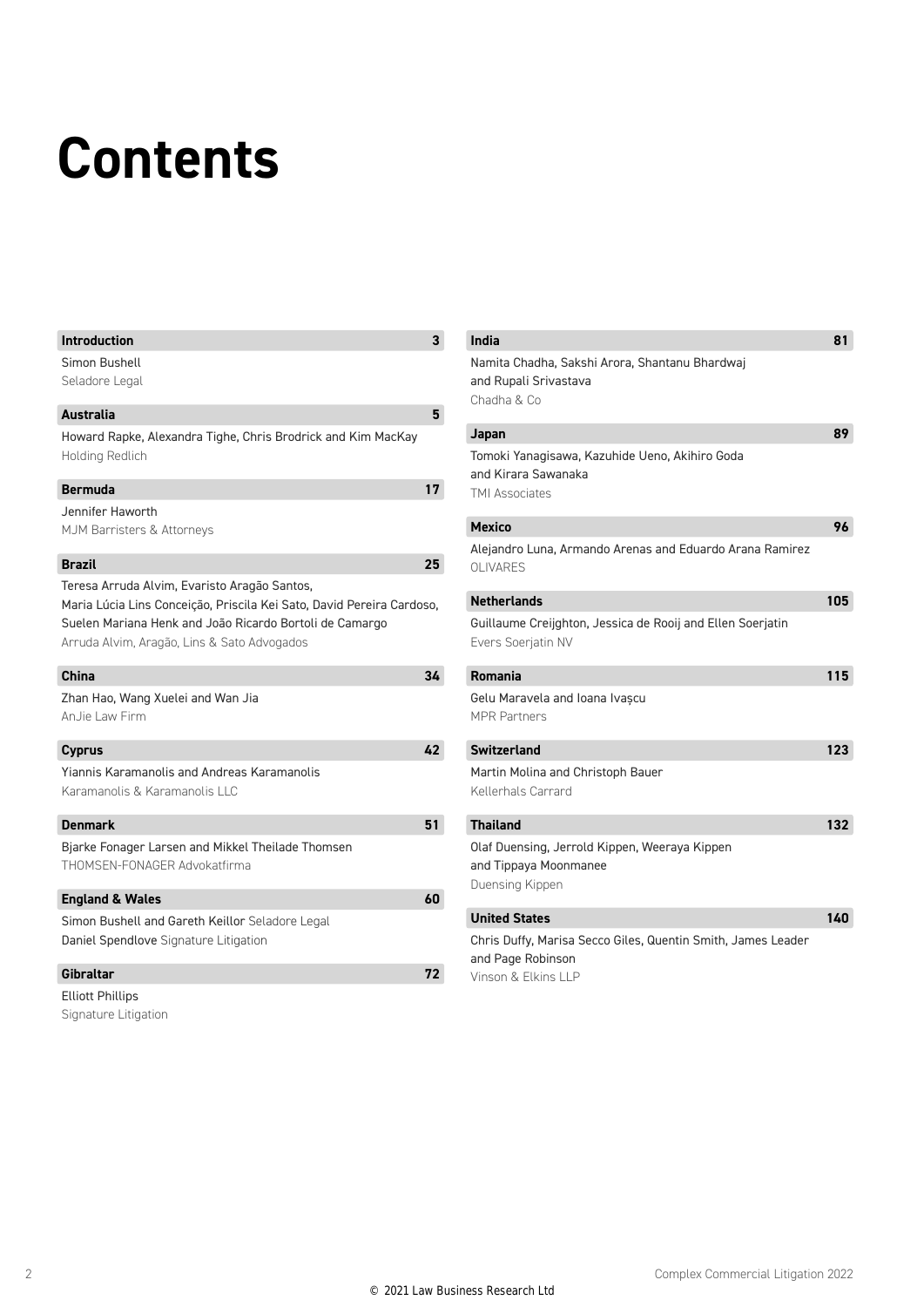### **Bermuda**

#### Jennifer Haworth

MJM Barristers & Attorneys

#### **BACKGROUND**

#### **Frequency of use**

1 | How common is commercial litigation as a method of resolving high-value, complex disputes?

Bermuda has a well-established commercial court regime and a number of complex, high-value disputes are brought before the Bermuda courts each year. For example, in 2019, 511 actions were initiated, of which the number of cases with a commercial element was between 30 and 40 per cent and the number of commercial court decisions each year varies between and 20 and 30.

#### **Litigation market**

2 | Please describe the culture and 'market' for litigation. Do international parties regularly participate in disputes in the court system in your jurisdiction, or do the disputes typically tend to be regional?

Given that Bermuda is an offshore jurisdiction with over 18,000 companies on the register of companies, litigation involving international parties in Bermuda is common. This litigation tends to involve crossborder related matters, the value of such matters tends to be substantial and the underlying issues tend to be complex.

#### **Legal framework**

3 What is the legal framework governing commercial litigation? Is your jurisdiction subject to civil code or common law? What practical implications does this have?

The Supreme Court Act 1905 governs the jurisdiction of the Supreme Court, and the Rules of the Supreme Court 1985 govern the procedure of proceedings before the Supreme Court, which is the superior trial court of first instance for commercial cases. The Court of Appeal Act 1964 and Rules made thereunder govern jurisdiction and procedure for appeals in commercial litigation.

#### **BRINGING A CLAIM - INITIAL CONSIDERATIONS**

#### **Key issues to consider**

4 What key issues should a party consider before bringing a claim?

The key issues that a party should consider before bringing proceedings in Bermuda are: jurisdiction, enforcement and costs risks. Normally complex commercial cases involve multiple parties, many of whom may have little or no connection to the jurisdiction of Bermuda, with one party (often a Bermuda company) that is subject to the jurisdiction. Often preliminary points are taken with procedural arguments over

jurisdiction over the other parties, and service of process, so that it is essential to consider any risks that relate to sustaining jurisdiction over all defendants. This includes the procedural gateways for extraterritorial service, and the practical mechanics of achieving valid service overseas on such parties.

Consideration has to be given as to whether the judgment or other relief that is obtained in Bermuda will be (1) capable of enforcement in Bermuda (eg, by the normal enforcement processes available for the enforcement of judgments) or (2) capable of enforcement in another jurisdiction against any of the parties to the Bermuda proceedings, or assets of the defendants to the Bermuda proceedings.

A foreign plaintiff may be required to provide security for costs before being permitted to proceed against Bermuda defendants (or other parties brought before the Bermuda court who are not resident in Bermuda). Following the English system, the losing party pays the costs of the proceedings, except in limited circumstances, which will be assessed, and usually will amount to two-thirds to three-quarters of the actual costs incurred by the successful party. Contingency fees are not permitted in commercial litigation, so in general litigants must fund their own costs on an ongoing basis.

#### **Establishing jurisdiction**

#### 5 | How is jurisdiction established?

Jurisdiction is normally established by domicile, registration or presence within the jurisdiction, but there are gateways that allow jurisdiction to be established against defendants who are not within the jurisdiction under the Rules of the Supreme Court (Order 11) that follows (broadly) the English equivalent of Part 6 of the English CPR.

Broadly, any claim can be brought against a defendant over whom the Bermuda court has jurisdiction as of right, and may bring claims against other parties who are not subject to the Bermuda court's jurisdiction provided that the claim is one of the types of claim that is specifically listed. In general, complex commercial disputes arise out of contractual relations, shareholder rights or tortious liability for breach of a common law duty of care. Where the contract is governed by Bermuda law, and the breach of the contract or duty occurred in Bermuda or the loss or damage is suffered in Bermuda, the court will accept jurisdiction. In relation to shareholder rights, the bye-laws of a Bermuda company are a statutory contract between the members and the company and the members inter se and under conventional principles of private international law, the Bermuda court will have jurisdiction over the shareholders and the company in a dispute over shareholder rights.

The Bermuda court will apply conventional principles of English private international law to determine whether it should allow proceedings to proceed in Bermuda where proceedings have already been commenced in another jurisdiction, and may apply conventional English law principles of lis alibi pendens and English forum conveniens principles as set out in *Spiliada Maritime Corp v Cansulex*.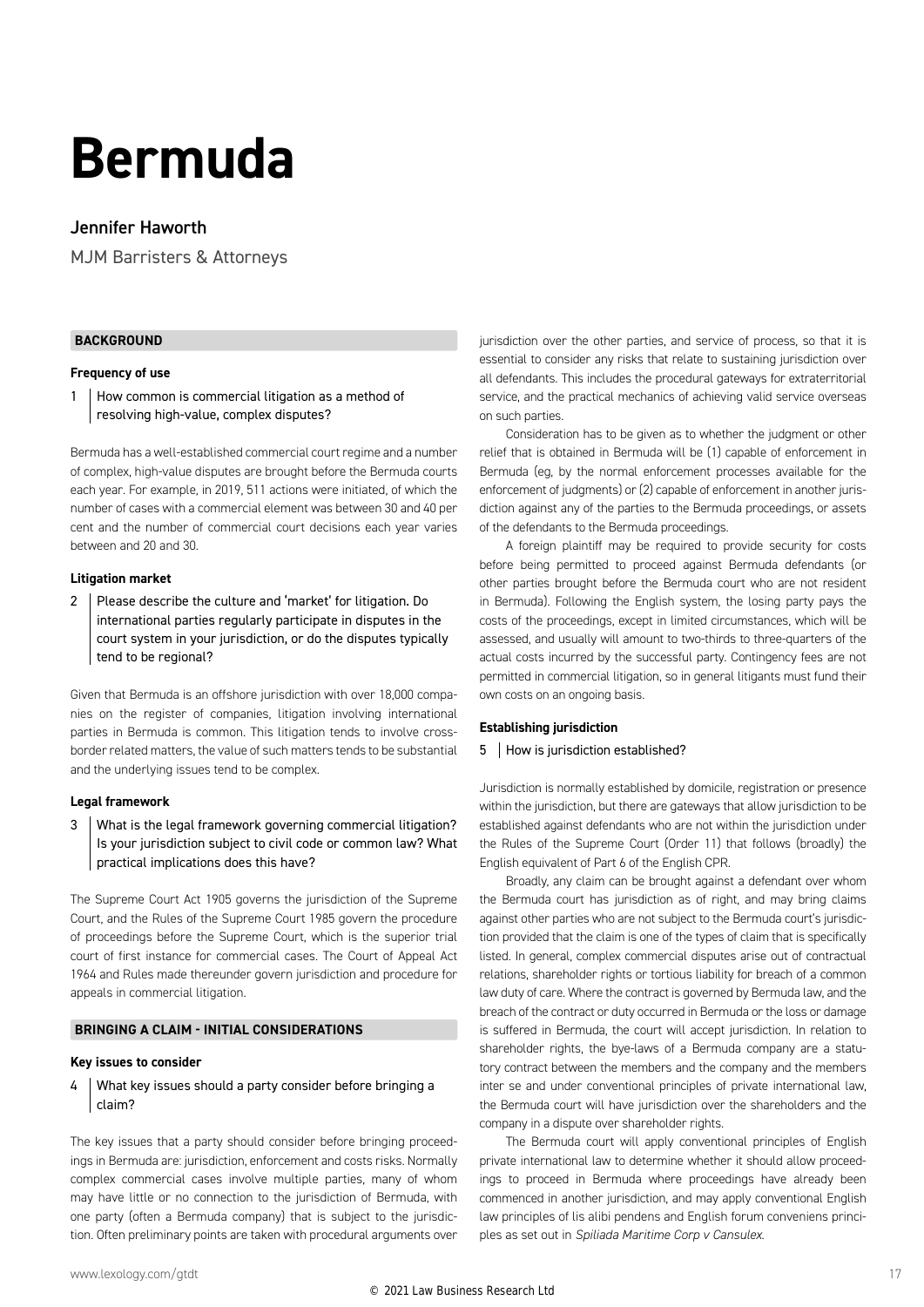Where there has been a valid choice of law provision in a contract, the Bermuda court will normally give effect to it, and may enjoin a party who has commenced proceedings in another jurisdiction in violation of that provision from pursuing those proceedings and may grant an antisuit injunction relief in appropriate cases.

#### **Preclusion**

#### $6$  Res judicata: is preclusion applicable, and if so how?

The normal English common law rules as to res judicata and issue estoppel will be applied by the Bermuda court. However, there will be strict application of the rules that the parties must be the same and the issue to be determine either has been or could have been raised in the prior proceedings must be the same. Where this res judicata principle applies, the Bermuda court will either dismiss the proceedings as an abuse of the process of the Bermuda court, or will stay the proceedings.

#### **Applicability of foreign laws**

7 | In what circumstances will the courts apply foreign laws to determine issues being litigated before them?

The Bermuda court will apply foreign law where the parties have agreed that a foreign law will apply to govern an issue in the proceedings, or where the Bermuda court has accepted jurisdiction over the dispute on other grounds, and the foreign law is the chosen law, or the law most appropriate for the determination of the dispute. Where there is no evidence of foreign law, the Bermuda court will apply the conventional assumption that the foreign law is the same as Bermuda law.

Where evidence of foreign law is adduced by the parties, the Bermuda court will determine what the foreign law treatment of the issue is as a matter of fact, and will decide the issue in accordance with the view of the foreign law that the Bermuda court has determined is more likely than not to be the correct view.

The tactical use of a foreign law will vary from case to case. The applicability of a foreign law will not avail a party who would seek to obtain multiple damage awards or relief that the Bermuda court could not or would not grant as a matter of public policy, even if that relief is available in the jurisdiction whose law applies to the determination of the issue in dispute. In practice, the difference between the approach taken by a foreign court and the Bermuda court is not generally a relevant tactical matter.

#### **Initial steps**

#### 8 What initial steps should a claimant consider to ensure that any eventual judgment is satisfied? Can a defendant take steps to make themselves 'judgment proof'?

The initial steps that can be taken to ensure the judgment will be satisfied will vary. Normally where there are assets within the jurisdiction that can be enforced against, the judgment will be enforced by a writ of execution or a winding up order.

Information about the nature and extent of the assets the defendant has within the jurisdiction is a key tactical consideration.

Normally, the court will set aside transactions that are made to render the defendant judgment proof or give relief to a plaintiff who can show on credible evidence that there is a real risk of the defendant disposing of assets to put assets beyond the reach of a legitimate creditor. However, there is always a risk that a defendant takes such steps long before the proceedings are commenced or in a manner that makes enforcement difficult or expensive.

#### **Freezing assets**

9 When is it appropriate for a claimant to consider obtaining an order freezing a defendant's assets? What are the preconditions and other considerations?

It is appropriate for a claimant to consider obtaining a freezing order where there is evidence of a real risk of dissipation of assets, or property will be subject to other claims. It is a precondition that the applicant has a good and arguable case, that there is a genuine risk of dissipation of assets and that it is just and convenient to grant the freezing order. As with all equitable relief, the applicant must come to court with 'clean hands'.

#### **Pre-action conduct requirements**

 $10$  Are there requirements for pre-action conduct and what are the consequences of non-compliance?

The Supreme Court rules in Bermuda contain an overriding objective that contemplates that parties will come to court as a last resort, making every effort to resolve matters between themselves beforehand. There are potential cost consequences if a party does not engage in such pre-action steps.

#### **Other interim relief**

#### 11 What other forms of interim relief can be sought?

Other forms of interim relief available include those pursuant to Order 29 of the Rules of the Supreme Court, such as orders to preserve and protect property. These orders are available in circumstances where the court has been persuaded that property should be protected pending the outcome of a dispute. Additional interim relief available includes the appointment of receivers.

#### **Alternative dispute resolution**

12 Does the court require or expect parties to engage in ADR at the pre-action stage or later in the case? What are the consequences of failing to engage in ADR at these stages?

There is no requirement or expectation for parties to engage in ADR at any stage. There are, however, certain circumstances, such as with insurance litigation, where the contractual arrangements between the parties call for ADR and the court will enforce such provisions.

#### **Claims against natural persons versus corporations**

13  $\vert$  Are there different considerations for claims against natural persons as opposed to corporations?

Generally, no, there are no different considerations. However, there are some claims against natural persons (ie, bankruptcy) that are, technically speaking, more complicated.

#### **Class actions**

 $14$  Are any of the considerations different for class actions, multiparty or group litigations?

There are no considerations for class actions, multi-party or group litigations because such actions are not permitted. However, Bermuda does permit consolidation of actions on similar facts and representative actions, although strict rules apply to qualify for representative actions.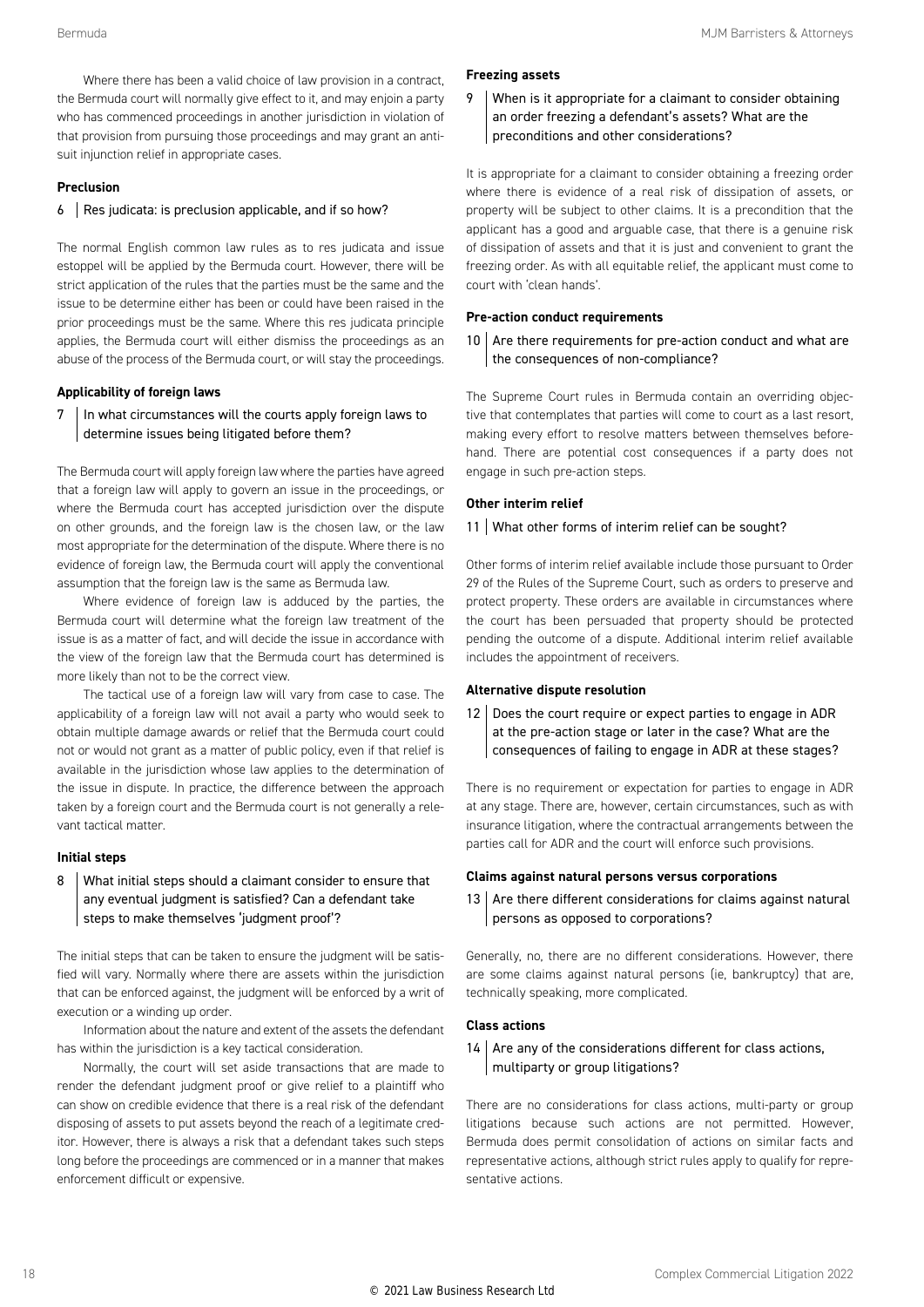#### **Third-party funding**

#### 15 What restrictions are there on third parties funding the costs of the litigation or agreeing to pay adverse costs?

Pursuant to the common law rules against maintenance and champerty, third party funding in Bermuda is prohibited. However, in *Stiftung Salle Modulable v Butterfield Trust*[2014] Bda LR 13, then Chief Justice Ian Kawaley suggested that such prohibitions are no longer good law in Bermuda when he said:

*The constitutional protected right of access to the court that is implicit in the fair trial rights guaranteed of section 6(8) of the Bermuda Constitution as read with European Convention on Human Rights jurisprudence on article 6 of that Convention suggest that such funding arrangements should be encouraged rather than condemned.*

However, the plaintiff's argument in *Stiftung Salle Modulable v Butterfield Trust*, that litigation funding costs should be recovered as contractual damages, was rejected by the court. Therefore, it is unclear whether the costs of litigation funding can be recovered by a third party as part of the litigation.

#### **Contingency fee arrangements**

 $16$  Can lawyers act on a contingency fee basis? What options are available? What issues should be considered before entering into an arrangement of this nature?

Generally, acting on a contingency fee basis is not permitted at this time. There are certain limited exceptions to this, including lawyers dealing in undefended debt collections or where the Bermuda Bar Council has expressly permitted such arrangement.

#### **THE CLAIM**

#### **Launching claims**

17 How are claims launched? How are the written pleadings structured, and how long do they tend to be? What documents need to be appended to the pleading?

Claims are normally launched by the filing of a Specially Endorsed Writ that includes a statement of claim. This depends on the complexity of the matter and issues at hand. The pleading must set out all of the facts, and pleading evidence is not permitted. All material facts to support the claim must be pleaded, otherwise the claimant risks facing a strikeout application. It is not common for any documents to be appended to the claim.

Some commercial claims (including claims for relief for minority oppression under the Companies Act 1981) must be brought by petition, which must be supported by an affidavit that may annex relevant documentary evidence in support. Other claims for relief may be brought by Originating Summons (for declarations as to the interpretation of documents), which is usually supported by an affidavit setting out the facts and exhibiting relevant documents.

#### **Serving claims on foreign parties**

#### 18 | How are claims served on foreign parties?

Leave must be obtained from the Supreme Court under Order 11 for service of a party that is outside of the jurisdiction by filing a summons supported by an affidavit indicating the grounds upon which the application is made, where the party is expected to be found and that the deponent believes the plaintiff has a good cause of action.

19 What are the key causes of action that typically arise in commercial litigation?

The key causes of action include:

- winding up;
- seeking declaratory relief declaring the rights or parties;
- seeking specific performance or other equitable relief; and
- actions by minority shareholders against oppression by majority shareholders.

#### **Claim amendments**

#### 20 Under what circumstances can amendments to claims be made?

Amendments to claims may be made without the leave of the court if pleadings are still open, but require leave if pleadings have closed. Depending upon the circumstances and timing of the application, there may be cost consequences for amending the claim.

#### **Remedies**

#### 21 What remedies are available to a claimant in your jurisdiction?

The following remedies are available to claimants:

- temporary or permanent injunctive relief;
- declaratory relief declaring the rights or parties;
- damages;
- specific performance or other equitable relief;
- winding up orders; or
- relief against the oppression of minority shareholders by majority shareholders. In cases where proprietary claims are made, the court may use a combination of these remedies to grant effective relief.

#### **Recoverable damages**

22 What damages are recoverable? Are there any particular rules on damages that might make this jurisdiction more favourable than others?

Monetary damages are recoverable based on the actual loss sustained together with consequential foreseeable losses that flow from the breach of contract, tort or other breach of duty. Normally these damages are calculated on one of the main categories of (1) loss of bargain, (2) reliance-based damages, (3) consequential losses, or (4) loss of gains. Purely economic losses or losses of profits are not usually recoverable unless they are directly associated with the above categories. The measure of loss is the net value of the benefit contracted for. Multiple damages may not be recovered.

#### **RESPONDING TO THE CLAIM**

#### **Early steps available**

#### 23 What steps are open to a defendant in the early part of a case?

In the early part of a case, a defendant may seek to counterclaim against the plaintiff, challenge the jurisdiction of the court, or strike out all or part of the plaintiff's case. Jurisdiction is normally established by domicile, registration or presence within the jurisdiction, but there are gateways that allow jurisdiction to be established against defendants who are not within the jurisdiction under the Rules of the Supreme Court (Order 11), and thus a challenge to jurisdiction would be on one of those bases.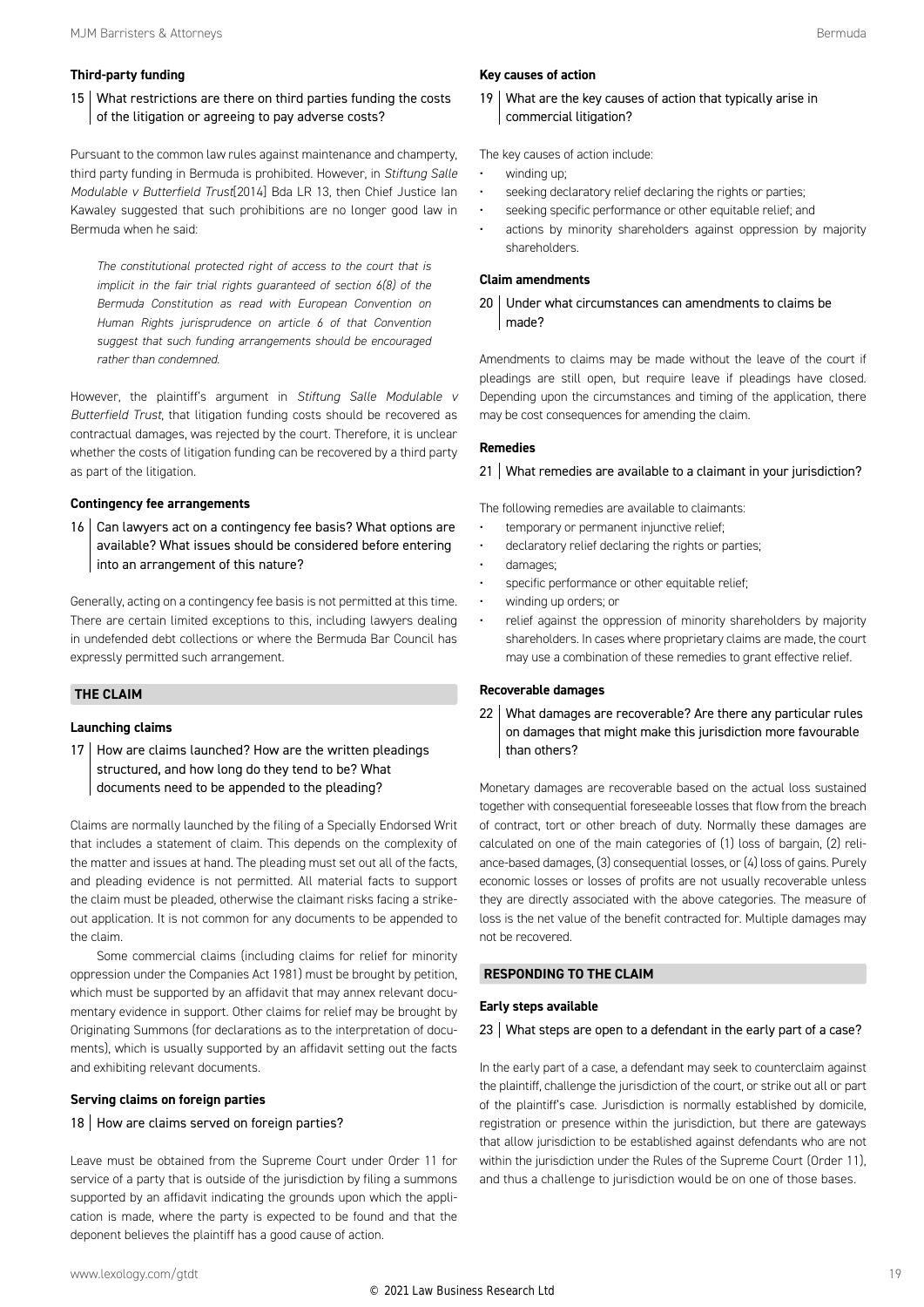#### **Defence structure**

24 | How are defences structured, and must they be served within any time limits? What documents need to be appended to the defence?

Defences are structured as both a reply to the claim, often by reference to paragraphs of the claim, but also the defendant's opportunity to provide its defence by providing all materials facts to support its position. Defences must not be statements of evidence. It is not common for any documents to be appended to a defence.

#### **Changing defence**

#### 25 Under what circumstances may a defendant change a defence at a later stage in the proceedings?

A defendant can amend the defence once before close of pleadings without permission and thereafter at any time up to and including trial (with permission). Alternative defences may be pleaded. However, there are risks with pleading defences that are mutually inconsistent, or amending to plead an entirely different defence at a later stage. It is normal for the defence to be reassessed and amended after the exchange of documents provided on discovery.

#### **Sharing liability**

#### 26 How can a defendant establish the passing on or sharing of liability?

A defendant can reduce liability where contributory negligence by the plaintiff causing the loss can be shown. Contributory negligence is not a complete defence, but the court may reduce the plaintiff's damages by a percentage, reflecting the proportionate contribution to the loss associated with the plaintiff's action or inaction. A plaintiff has a duty to mitigate losses where possible, and this may also reduce the recoverable claim.

A defendant can pass on or share liability with a third party by virtue of a counterclaim, or make a claim against a third party for a contribution or indemnity provisions. Further, in the context of an officer's liability (especially an auditor's liability), the court may, in certain circumstances, apportion liability among the parties pursuant to section 98(B) of the Companies Act 1981.

#### **Avoiding trial**

#### 27 How can a defendant avoid trial?

Other than by disputing jurisdiction or arriving at a settlement, there are no other means for a defendant to avoid trial.

#### **Case of no defence**

#### 28 What happens in the case of a no-show or if no defence is offered?

If no defence is filed, judgment in default of defence may be sought by the plaintiff. In the case of a no-show, however, this is slightly more complicated given that judgment may only be obtained against a party in the case of liquidated damages. In a case where unliquidated damages are sought, there must be a trial.

#### **Claiming security**

 $29$  Can a defendant claim security for costs? If so, what form of security can be provided?

A defendant can make an application for security for costs where the plaintiff is a foreign plaintiff and has no sufficient assets within the jurisdiction from which to make a payment of an adverse costs award. However, the order for security for costs will be modified where the judgment or award would be capable of enforcement in the defendant's jurisdiction by registration (for example, in the UK or another Commonwealth jurisdiction where Bermuda judgments are recognised) such that the amount of the security would be limited to the estimated amount of the additional costs of enforcement.

#### **PROGRESSING THE CASE**

#### **Typical procedural steps**

#### 30 What is the typical sequence of procedural steps in commercial litigation in this country?

The typical steps to progress the case are the conventional exchanges of pleadings (claim-defence-reply) according to the timetable provided in the Rules or ordered by the court. Where a counterclaim is made, provision is made for the defence to counterclaim and reply, so that the claims and counterclaims proceed on a combined timetable.

Where the issue is suitable for originating summons procedure, the originating summons will set out the relief sought and the grounds upon which the plaintiff relies, with a full supporting affidavit or affirmation by the applicant, to which the respondents will answer by affidavit or affirmation, and the applicant will reply. Disclosure in originating summons procedure is normally more restrictive and focused than in proceedings commenced by writ, but the scope of disclosure ordered will vary from case to case.

In writ actions, once the pleadings are closed, there is a mutual obligation to disclose relevant materials that relate to the case or put the other side on a train of relevant enquiry. This is done by list, and then production of documents. In modern practice, there will be a directions hearing at which a sophisticated regime of electronic discovery will be ordered, with search parameters and other directions for sample production of evidence may be ordered where the volume of information to be disclosed could become oppressive, unfair or overwhelming. This will vary from case to case, but the court will expect the parties to make use of technology to expedite and simplify the disclosure process.

Once the disclosure process has been completed, the matter will proceed for listing for trial. Directions for trial will provide for evidence to be provided by witness statement and supporting documentary evidence from each witness, and the exchange of that evidence according to a timetable established by the court at a case management hearing.

Directions will also be given for the exchange of expert evidence, and preparation of a consolidated trial bundle in electronic form for the parties and paper form record for the court.

Prior to the trial, skeletons will be exchanged, with relevant legal authorities and supporting materials.

Most commercial cases do not go to trial. In the majority of cases, there will be the conventional commencement of the proceeding by writ or originating summons, and the defence or affidavit in answer will be served, and then interlocutory applications will be made. These interlocutory applications may well delay the action to trial.

#### **Bringing in additional parties**

#### 31 Can additional parties be brought into a case after commencement?

Additional parties can be added either as defendants or as third parties. Additional plaintiffs cannot be added without their consent. Once the action has been commenced and properly served on a party within the jurisdiction of Bermuda, any party whom the court considers a necessary and proper party who should be added for the proper and effectual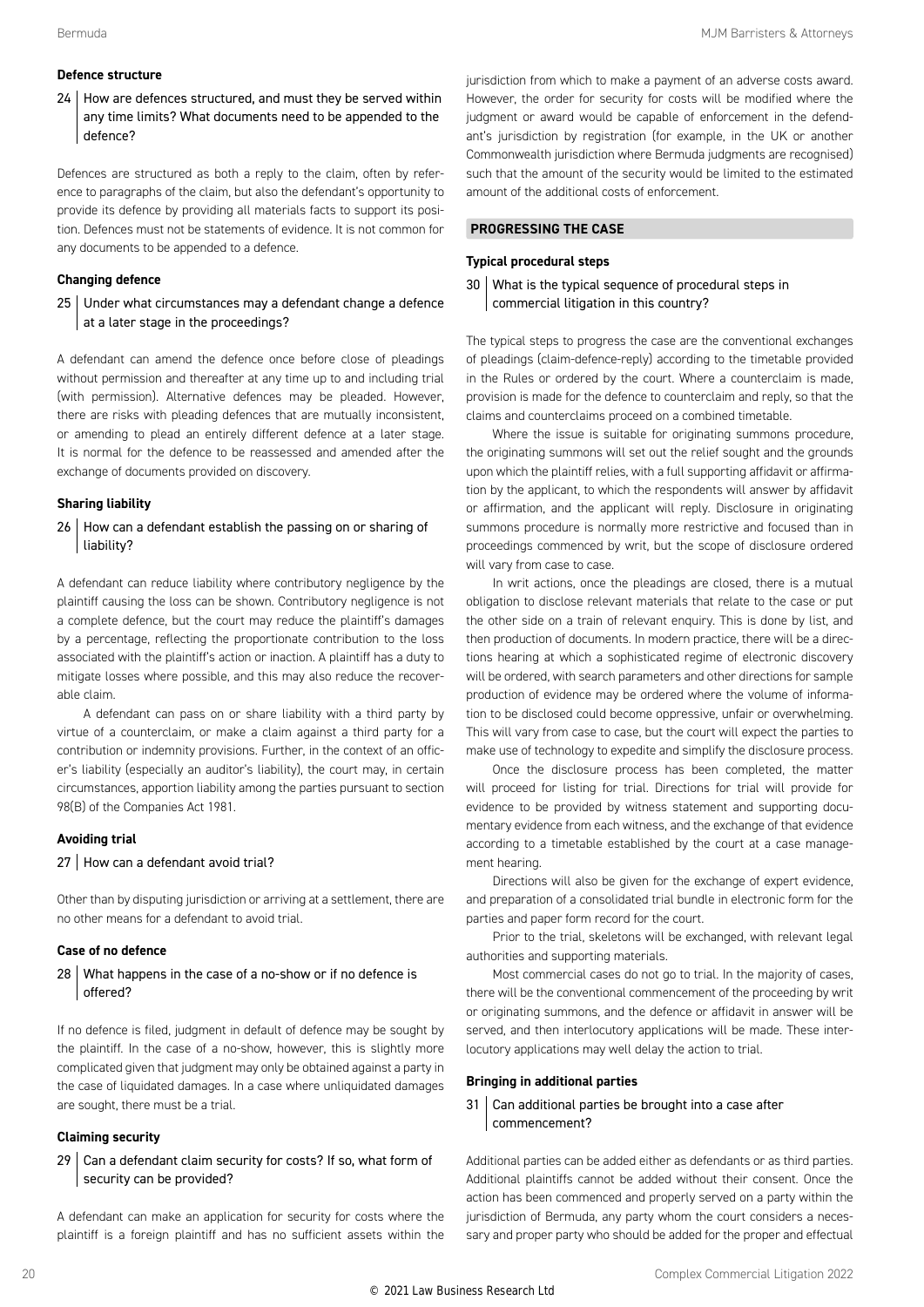Third parties are normally added where the liability sought to be determined is for indemnity or contribution to the defendant's liability.

#### **Consolidating proceedings**

#### $32$  Can proceedings be consolidated or split?

Proceedings can be consolidated where the court considers that it is in the interests of justice to try cases that involve issues arising out of the same or related facts, and between parties or related parties who may not be the same but where the underlying issues are sufficiently closely connected as to make it convenient and in the interests of the efficient administration of justice to consolidate the cases and try them at the same time.

Similarly, where the court considers that it is in the interests of justice for cases between parties to be split into separate trials, the court has power to do so; however, this is a power that is seldom used.

#### **Court decision making**

#### 33 How does a court decide if the claims or allegations are proven? What are the elements required to find in favour, and what is the burden of proof?

The Bermuda court will apply English common law rules of evidence. Generally, the court will only admit direct evidence that is relevant to determining the issues in dispute. Exceptions to the hearsay rules apply to documentary evidence and evidence in electronic form is admissible.

Normally, primary evidence is given by witness statements, which stand as the evidence in chief of the witness. Witness statements are exchanged in advance of trial, and the witnesses are made available for cross-examination at the hearing.

Expert evidence as to matters of foreign law (or other topics of technical or special expertise, such as valuation) is admissible by way of opinion evidence, provided it complies with the normal procedural rules governing the method and form of expert evidence.

The general rule is that he who alleges must prove, and the standard of proof in civil and commercial cases is on the balance of probability, taking into account all relevant matters, and the judge's assessment of the credibility of the witnesses, tested against the background facts and documentary evidence.

The elements required to be proved may vary, depending on the key issues to be decided, but the issues usually revolve around (1) the breach of a contractual term or duty; (2) the breach of a duty owed in tort, or breach of a statutory duty; (3) the corporate rights and duties of companies, shareholders and directors; and (4) the establishment and quantification of loss that flow directly from the breach alleged, or that were in the reasonable contemplation of the parties.

#### 34 | How does a court decide what judgments, remedies and orders it will issue?

The Supreme Court has a wide jurisdiction to grant the relief and remedy of the English courts of law and equity. In some cases, the relief that is available is based in a statutory jurisdiction that will proscribe the limits of the relief, for example specific relief or claims provided for under the Companies Act 1981 or Conveyancing Act 1983.

- Normally in commercial cases, the relief and remedies will involve:
- temporary or permanent injunctive relief;
- declaratory relief declaring the rights or parties;
- damages;
- specific performance, or other equitable relief;
- winding up orders; or

relief against the oppression of minority shareholders by majority shareholders. In cases where proprietary claims are made, the court may use a combination of these remedies to grant effective relief.

#### **Evidence**

#### 35 How is witness, documentary and expert evidence dealt with?

Witness evidence is usually given by witness statement and the witness is produced for cross-examination at the hearing when required to do so by the opposing party.

Documentary evidence is normally reduced after disclosure to trial bundles containing all the documentary evidence that the parties seek to rely upon at trial. Often, the evidence is further reduced to a core bundle of essential evidence, and a master bundle of the other tangential evidence that is not central to the determination of the issues, that is available as required. The court will encourage the parties to agree as many facts as possible, but this is often a difficult process in practice. The court will usually end up deciding the key facts necessary to the determination of the issues.

In complex commercial cases, most of the witnesses will be sophisticated and experienced. The key facts will usually be evidenced in written contracts and correspondence. The volume of electronic communications usually means that the witness has already expressed their thoughts and explained their actions contemporaneously with the events.

Documentary evidence is usually considered to be more reliable than the oral testimony of witnesses, and cross-examination usually focuses on the gaps between the two. The key advantage in commercial litigation will be obtaining effective disclosure of emails, WhatsApp messages and other social media to capture as much information as possible. This can be difficult, because these communications are personal to the individual, and often not within the power of the corporate defendant to produce. In some cases, the corporate defendant may be unaware of the existence of this material.

#### 36 How does the court deal with large volumes of commercial or technical evidence?

The court will give directions for the disclosure of all relevant documentary materials. In cases where the volume of those materials is vast, the court will direct parameters of disclosure of materials, covering sample or representative batches. Often the negotiation of the parameters, and the effective enforcement of the disclosure within those parameters is challenging. It usually takes many months to achieve agreement upon, or a court resolution of, the areas of dispute. The court is required to direct the parties to make effective use of technology to aid the trial process, including discovery and disclosure, but the process can become overwhelming, and favours the well-resourced litigant.

#### $37$  Can a witness in your jurisdiction be compelled to give evidence in or to a foreign court? And can a court in your jurisdiction compel a foreign witness to give evidence?

A witness who is resident in Bermuda can be compelled to give evidence for a foreign court under the Evidence Act 1905 and the Rules of the Supreme Court 1985. The request for evidence for use in a foreign court is usually sought under a Letter of Request from the foreign court, and the court will appoint an Examiner to take the evidence, approve the transcription of it in writing and certify it before sending it back to the foreign court. Objections as to form and admissibility are determined by the foreign court under its own rules. The witness may not be compelled however to answer questions or give evidence that he or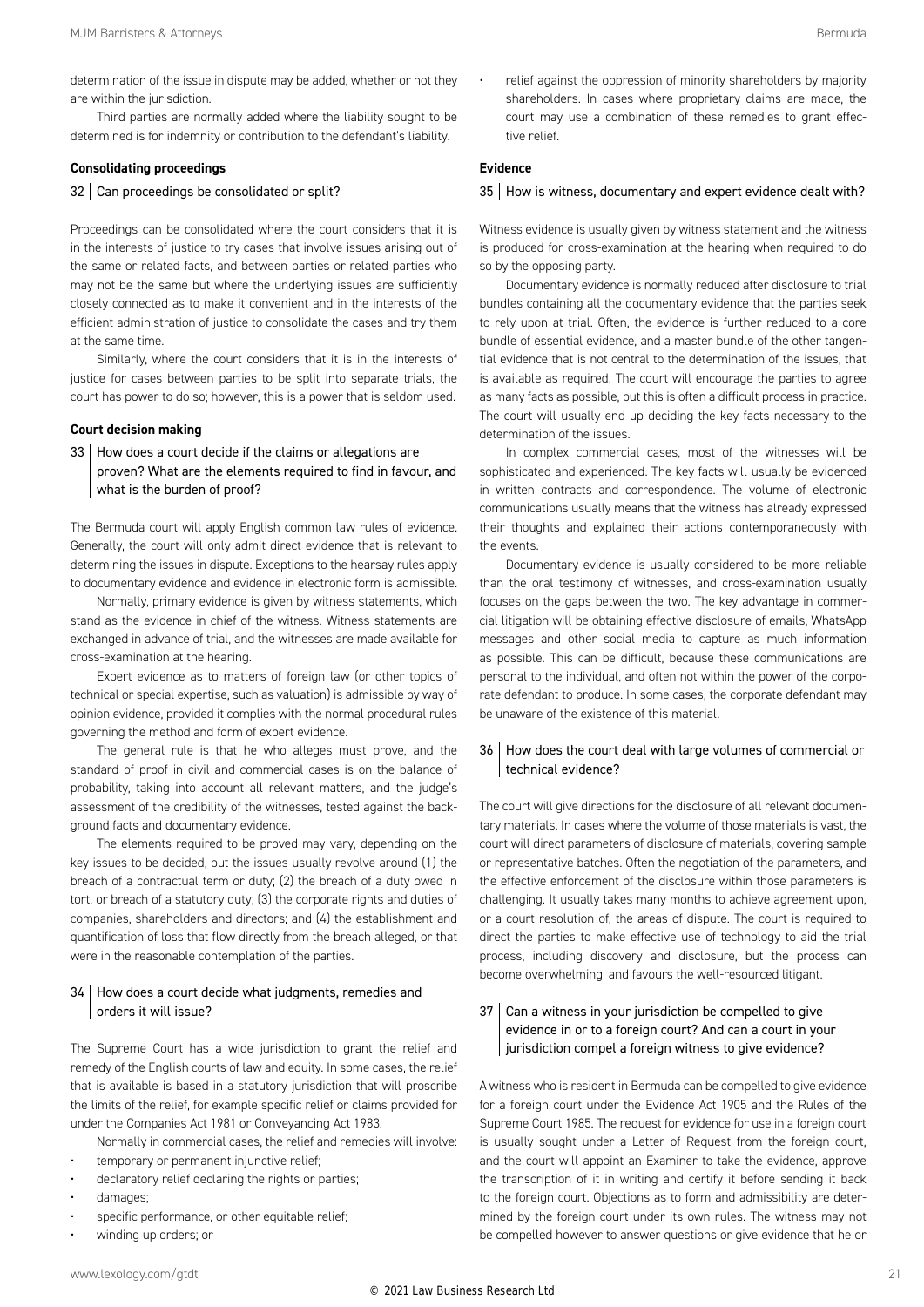she could not be compelled to give by a Bermuda court in litigation in Bermuda. Evidence for US-style discovery depositions or production of documents for discovery in foreign proceedings will not generally be allowed. The evidence must be required for use at a trial of the foreign proceedings only.

A Bermuda court may seek the assistance of a foreign court to obtain evidence from a witness in a foreign jurisdiction, including documentary evidence, by issuing a Letter of Request to the foreign court. However, the ability of the Bermuda court to obtain such evidence depends on the ability of the foreign court to give effect to the request under its own domestic law.

#### 38 How is witness and documentary evidence tested up to and during trial? Is cross-examination permitted?

The documents produced in the discovery or disclosure process must be certified by the producer's attorneys to be authentic and true copies of the original or copies of original documents. Authenticity may be challenged, but it is normally presumed.

Witnesses can be cross-examined as of right, but usually only key witnesses will be cross-examined in practice. An exception to the rule on cross-examination is in respect of an affidavit verifying production of documents.

#### **Time frame**

#### 39 How long do the proceedings typically last, and in what circumstances can they be expedited?

Complex commercial proceedings usually take between 24 and 36 months to come on to trial, assuming that there are no lengthy interlocutory proceedings that delay the process. In some cases, this timetable can be improved where it is possible to identify discrete issues or remedies that can be dealt with summarily or by preliminary issue.

#### **Gaining an advantage**

#### 40 What other steps can a party take during proceedings to achieve tactical advantage in a case?

Parties can apply for summary determination either by summary judgment for a claim to which there is no seriously arguable defence, or apply to strike out all or part of a claim on the basis that it discloses no reasonable cause of action, or is an abuse of the process of the court. Judgment in default of appearance can be granted but only in simple money claims. Parties can seek the trial of a preliminary issue if its determination will dispose of the case.

#### **Impact of third-party funding**

 $41$  | If third parties are able to fund the costs of the litigation and pay adverse costs, what impact can this have on the case?

Pursuant to the common law rules against maintenance and champerty, third-party funding is prohibited.

#### **Impact of technology**

#### 42 What impact is technology having on complex commercial litigation in your jurisdiction?

The Bermuda courts use technology as appropriate to aid the judicial process, including evidence being given by video link. Recently with the covid-19 pandemic, the courts' ability to adapt and keep pace with technology has never been more apparent, with hearings taking place despite remote working and parties, counsel and judges being in different time zones. Zoom hearings have been conducted at both the

Supreme Court and Court of Appeal levels and include breakout rooms, screen-sharing with parties viewing materials electronically, and where appropriate, access to the public to view the hearings on YouTube.

#### **Parallel proceedings**

43 | How are parallel proceedings dealt with? What steps can a party take to gain a tactical advantage in these circumstances, and may a party bring private prosecutions?

Generally, commercial proceedings are stayed while any criminal or regulatory matters are being investigated or heard. This usually leads to long delays in the progress of a civil liability claim. There is no real tactical advantage to be gained in these circumstances and in fact, a party cannot threaten a regulatory complaint or report in order to gain some advantage in commercial proceedings because to do so is contrary to the Barristers' Code of Professional Conduct.

It is possible for a party to bring a private prosecution, but the circumstances in which they can be brought are narrow and are rarely appropriate for complex commercial claims.

#### **TRIAL**

#### **Trial conduct**

#### 44 How is the trial conducted for common types of commercial litigation? How long does the trial typically last?

Most types of commercial litigation hearings take place in the Commercial Division of the Supreme Court in open court. The allocation of the courtroom will depend on the number of counsel, parties and witnesses. The court sits between 9.30am and 4.30pm with a 90-minute break for lunch and a mid-morning break. A normal commercial trial will last between five and 10 court days, but longer trials have been held, ranging between four and six weeks, and sometimes lasting over two years.

#### **Use of juries**

#### $45$  | Are jury trials the norm, and can they be denied?

The Supreme Court sits with a single judge, without a jury in commercial cases. Juries are only used in a small category of cases, including defamation and malicious prosecution. The court can order a jury trial in cases of fraud, but this is rarely done.

#### **Confidentiality**

#### $46$  How is confidentiality treated? Can all evidence be publicly accessed? How can sensitive commercial information be protected? Is public access granted to the courts?

The Bermuda court sits in public and any evidence that is given in open court may be reported or divulged. Affidavits or affirmations submitted and other documents that appear on the court file can be accessed by the public after the proceedings are concluded.

The writ, originating summons and petition (or other form of originating process) can be accessed by the public, as well as any other pleadings including affidavits or affirmations that are filed with the court.

The court may order that portions of evidence that are commercially sensitive or personal information that is inappropriate for publication to be anonymised or redacted. In certain cases, the court can impose reporting restrictions, or sit in camera, but this is rarely, if ever, done in commercial cases.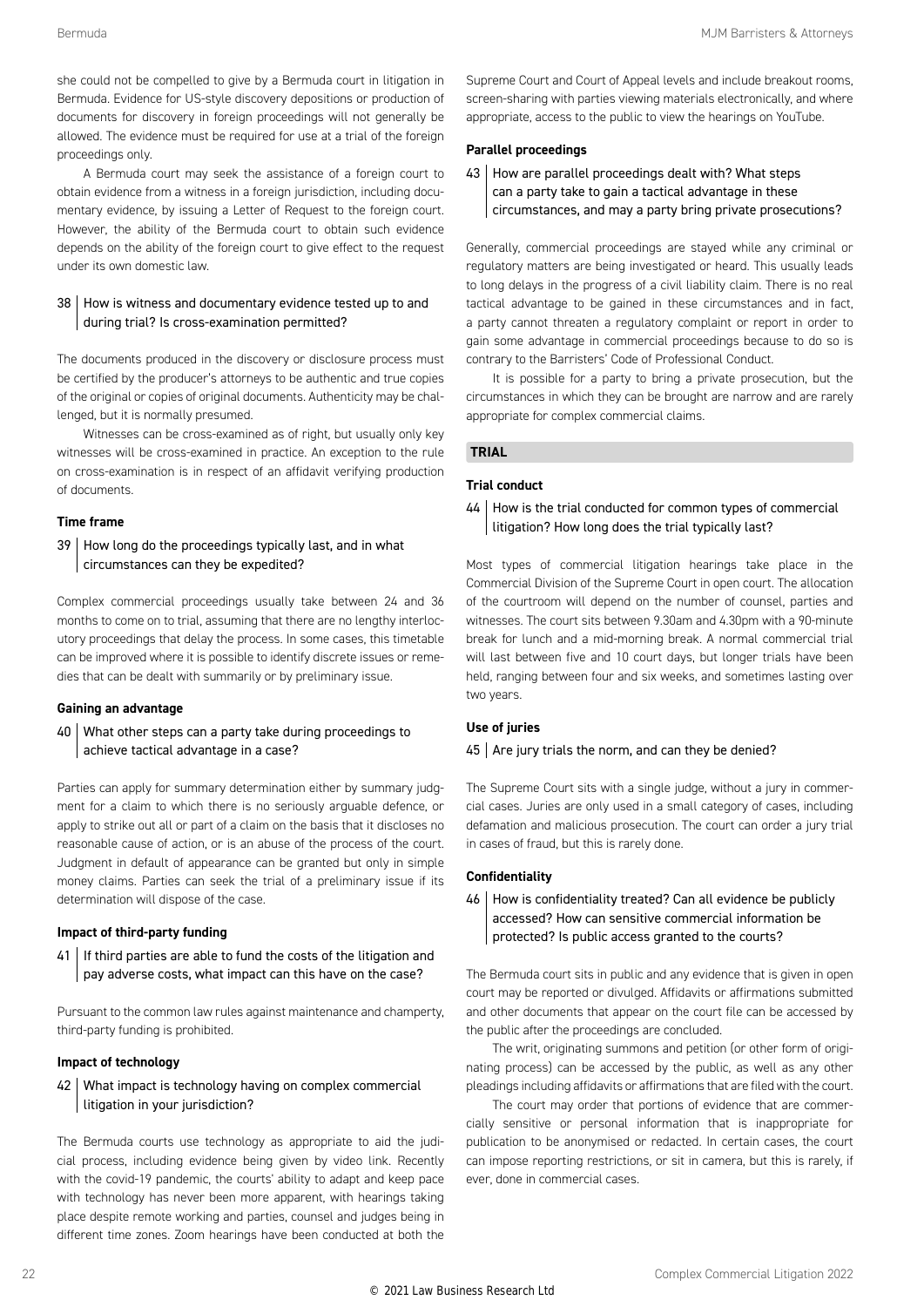#### **Media interest**

47 | How is media interest dealt with? Is the media ever ordered not to report on certain information?

The Bermuda court sits in public and unless it would be contrary to the national interest or contrary to the interests of defence, all information that is disclosed in the proceedings is public. However, the media may be given directions on reporting commercially sensitive information, but this is rarely, if ever, done.

#### **Proving claims**

#### 48 | How are monetary claims valued and proved?

The Bermuda courts will rely on expert evidence on valuation.

Split trials are not common in the commercial context in Bermuda, although they can be done if the circumstances warrant it.

#### **POST-TRIAL**

#### **Costs**

 $49$  How does the court deal with costs? What is the typical structure and length of judgments in complex commercial cases, and are they publicly accessible?

In broad terms, the successful party is entitled to its costs and the court does not tend to have an issue-based approach when considering costs. It is fairly typical for the court to indicate in its judgment that the parties have the opportunity to be heard on costs. Judgments in commercial court cases are comprehensive judgments and are publicly available.

#### **Appeals**

50 When can judgments be appealed? How many stages of appeal are there and how long do appeals tend to last?

The most common grounds of appeal include that the judge: erred in law, erred by taking into account matters that he or she should not have, erred by failing to take into account matters that he or she should have, or made a factual finding that is inconsistent with the evidence.

Appeals against a final judgment in the Supreme Court may be brought to the Court of Appeal by filing a notice of appeal with the Supreme Court Registry within six weeks of the judgment. To appeal an interlocutory decision of the Supreme Court, the intended appellant must seek leave to appeal from the judge of first instance. If leave is refused, the application may be made to the Court of Appeal. An application for leave to appeal must be brought within 14 days of the date of the decision. If leave is obtained, a notice of appeal must be filed within seven days of the grant of leave.

The Court of Appeals hold sessions three times per year, and appeal hearings range from half a day to two to three-day hearings, depending upon the issues involved.

#### **Enforceability**

#### $51$  How enforceable internationally are judgments from the courts in your jurisdiction?

Bermuda judgments may be reciprocally enforced in the United Kingdom and other commonwealth jurisdictions.

#### 52 How do the courts in your jurisdiction support the process of enforcing foreign judgments?

The Bermuda courts support the enforcement of foreign judgment by way of the Judgments (Reciprocal Enforcement) Act 1958, which



**BARRISTERS & ATTORNEYS** 

Jennifer Haworth jhaworth@mjm.bm

Thistle House 4 Burnaby Street Hamilton, HM11 Bermuda Tel: +1 441 292 1345 www.mjm.bm

applies only to judgments given in the countries listed in the Judgments Extension Order 1956, or enforcement at common law.

Under the Judgments (Reciprocal Enforcement) Act 1958, the Supreme Court will enforce the judgment of a foreign court with regard to in personam claim if: the foreign judgment is final and conclusive as between the parties, is for a certain sum of money, not being a sum in respect of taxes, fines, penalties or other charges of a similar nature and the foreign court had jurisdiction to give the judgment.

Other judgments may be enforced by a common law action, meaning the judgment creditor must issue proceedings in Bermuda that replicate the foreign proceedings and seek summary judgment under Order 14 of the Rules of the Supreme Court.

#### **OTHER CONSIDERATIONS**

#### **Interesting features**

 $53$   $\vert$  Are there any particularly interesting features or tactical advantages of litigating in this country not addressed in any of the previous questions?

Given that Bermuda is based on the British legal system, this offers a degree of certainty. Both the Supreme Court and Court of Appeal are known for producing sounds judgments but in addition, Bermuda's final appeal court is the Privy Council. Additionally, the court process moves at a relatively quick pace compared with onshore jurisdictions, offering parties the opportunity to obtain judgment more promptly.

#### **Special considerations**

54 Are there special considerations to be taken into account when defending a claim in your jurisdiction, that have not been addressed in the previous questions?

Special rules allow for the admission of specialist foreign counsel in cases involving legal issues of complexity and difficulty and in most complex commercial litigation, foreign counsel are admitted for the trial. This applies for both plaintiff and defendant and ensures that parties have the counsel of their choice at the appropriate level. However, the local commercial bar is highly experienced and, in many cases, complex commercial matters are handled by local counsel. Where overseas counsel is required, special arrangements need to be made well in advance, and require both immigration approval from the government, as well as approval by the Bar Council.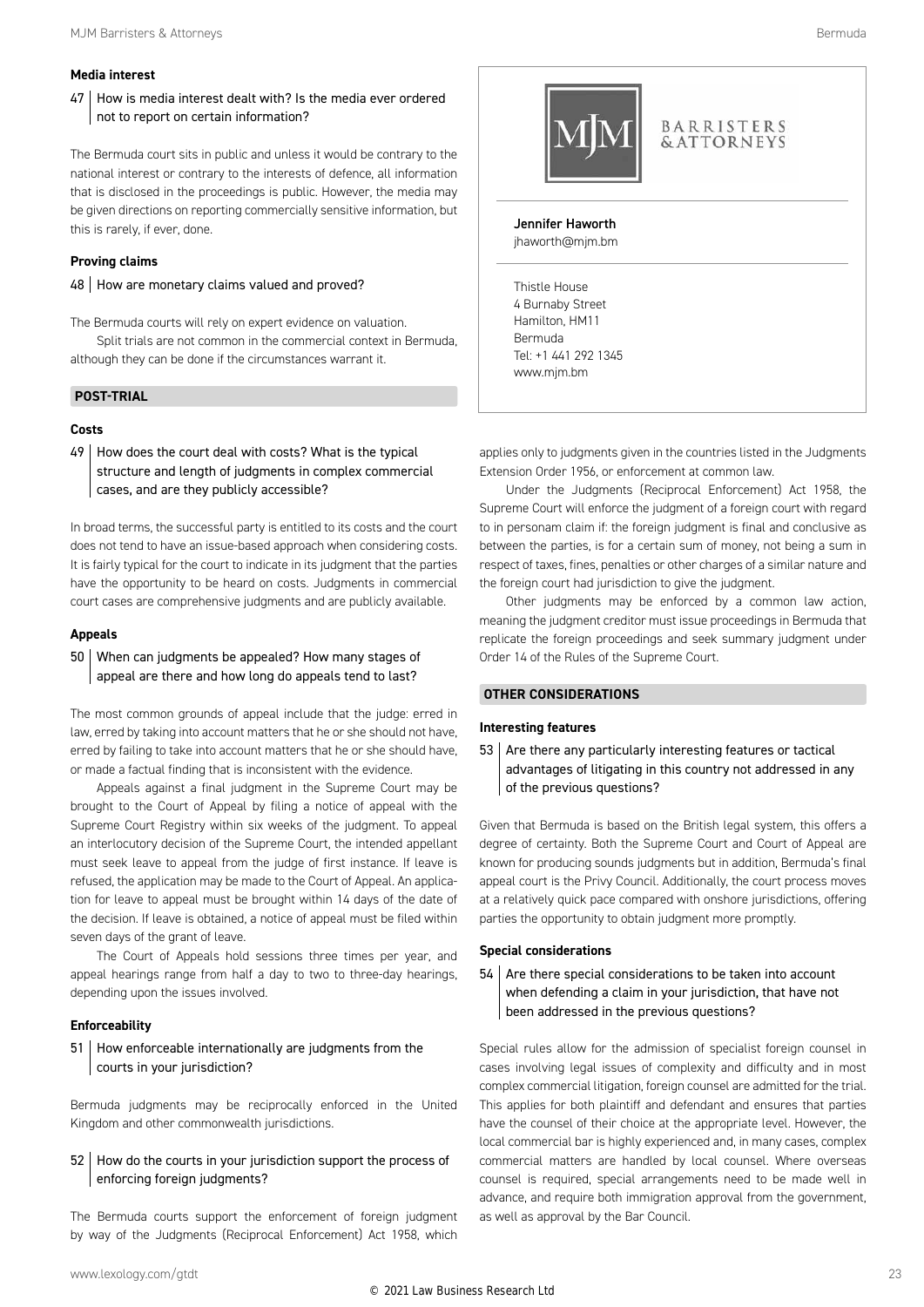#### **Jurisdictional disadvantages**

#### 55 Are there any particular disadvantages of litigating in your jurisdiction, whether procedural or pragmatic?

The physical infrastructure of Bermuda's courts makes it difficult to have a large-scale commercial litigation case. Although other arrangements off-site can be made, the court facilities themselves ideally require enlargement and some updating. However, satisfactory arrangements have been made to accommodate larger cases, and reasonably modern courtroom facilities are available at the Dame Lois Browne-Evans Building.

#### **UPDATE AND TRENDS**

#### **Key developments of the past year**

56 What were the key cases, decisions, judgments and policy and legislative developments of the past year?

In the case of *Siddiqui and Others v Athene Holding Ltd* the Bermuda Court of Appeal addressed the position of the ability of directors and officers to rely upon the indemnity provisions of the bye-laws of a Bermuda company, confirming that the court will usually assume that the bye-law extends to the officers unless there is a contractual relationship that sets out the rights of the parties, which will displace this assumption.

In response to the covid-19 pandemic, the Bermuda government has offered unemployment relief, guidance regarding tenancy concerns, payroll tax relief for the hardest hit sectors and pension withdrawals and suspensions. Additionally, given that its number of covid-19 cases is low, Bermuda has provided the opportunity for individuals to reside there for up to one year while they work remotely for non-Bermuda companies.

To achieve these relief options, a number of legislative changes have been made and regulations passed, which has required the Bermuda legislature to respond promptly to address these issues. This has meant that the legislature has met virtually to achieve these necessary steps.